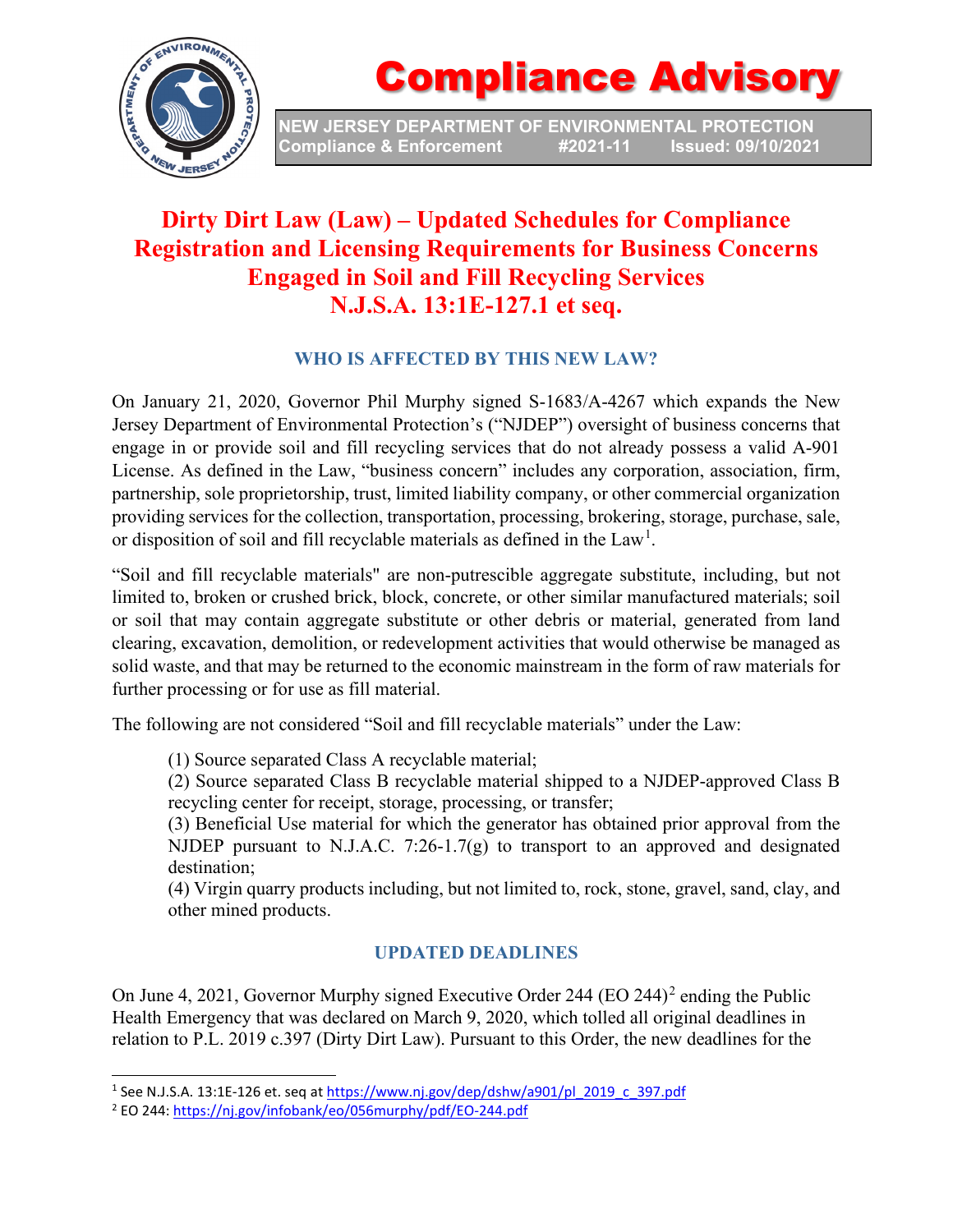## Compliance Advisory

Dirty Dirt Law are as follows:

- Any business concern engaged in Soil and Fill Recycling Services as of January 21, 2020 that does not already possess an A-901 license must submit a Registration form to the NJDEP no later than **October 14, 2021**;
- Any business concern without a valid A-901 License or Soil and Fill Recycling Registration must cease engaging in Soil and Fill Recycling Services after **January 13, 2022**; and
- To obtain an A-901 License, a registrant must submit an administratively complete A-901 License application to the New Jersey Attorney General's Office no later than **April 15, 2022**.

#### **WHAT SHOULD I DO?**

Any business concern who does not hold a valid A-901 License and was engaged in providing Soil and Fill Recycling Services as of January 21, 2020 and wishes to continue to do so must register with the NJDEP on or before October 14, 2021, and thereafter submit an administratively complete application for an A-901 License on or before April 15, 2022.

To register with the NJDEP, you must complete and submit a Soil and Fill Recycling Registration form, found at [https://www.nj.gov/dep/dshw/a901/a901frms.htm.](https://www.nj.gov/dep/dshw/a901/a901frms.htm) There is no cost to register. This website also contains a frequently asked questions (FAQs) and guidance document for more information.

NJDEP recommends registering as a precaution if you are uncertain that the services you provide are subject to this law. Submitting the completed registration form on or before the October 14, 2021 deadline secures your company's ability to continue providing Soil and Fill Recycling Services past January 13, 2022. However, the Soil and Fill Recycling Registration will automatically expire if a business concern does not file an administratively complete A-901 License application with the Attorney General's Office on or before April 15, 2022.

Following registration, all registrants must file an administratively complete A-901 License application with the New Jersey Office of the Attorney General on or before April 15, 2022. These applications will be reviewed by the Office of the Attorney General, with assistance from the New Jersey State Police, NJDEP, and other agencies to ensure a person has the necessary reliability, integrity, competency, and expertise before granting an A-901 License.

#### **WHAT IS NJDEP DOING?**

A Soil and Fill Recycling Registration form and the associated approval process have been developed for persons to register in order to continue providing soil and fill recycling services prior to obtaining an A-901 License. Once a registration form is received by NJDEP, a Soil and Fill Recycling Registration will be issued no later than 90 days after receipt of the completed registration form. Persons shall maintain their Soil and Fill Recycling Registration as evidence of completing the registration process. Any person found to be engaged in Soil and Fill Recycling Services without a NJDEP-issued Soil and Fill Recycling Registration or a valid A-901 License